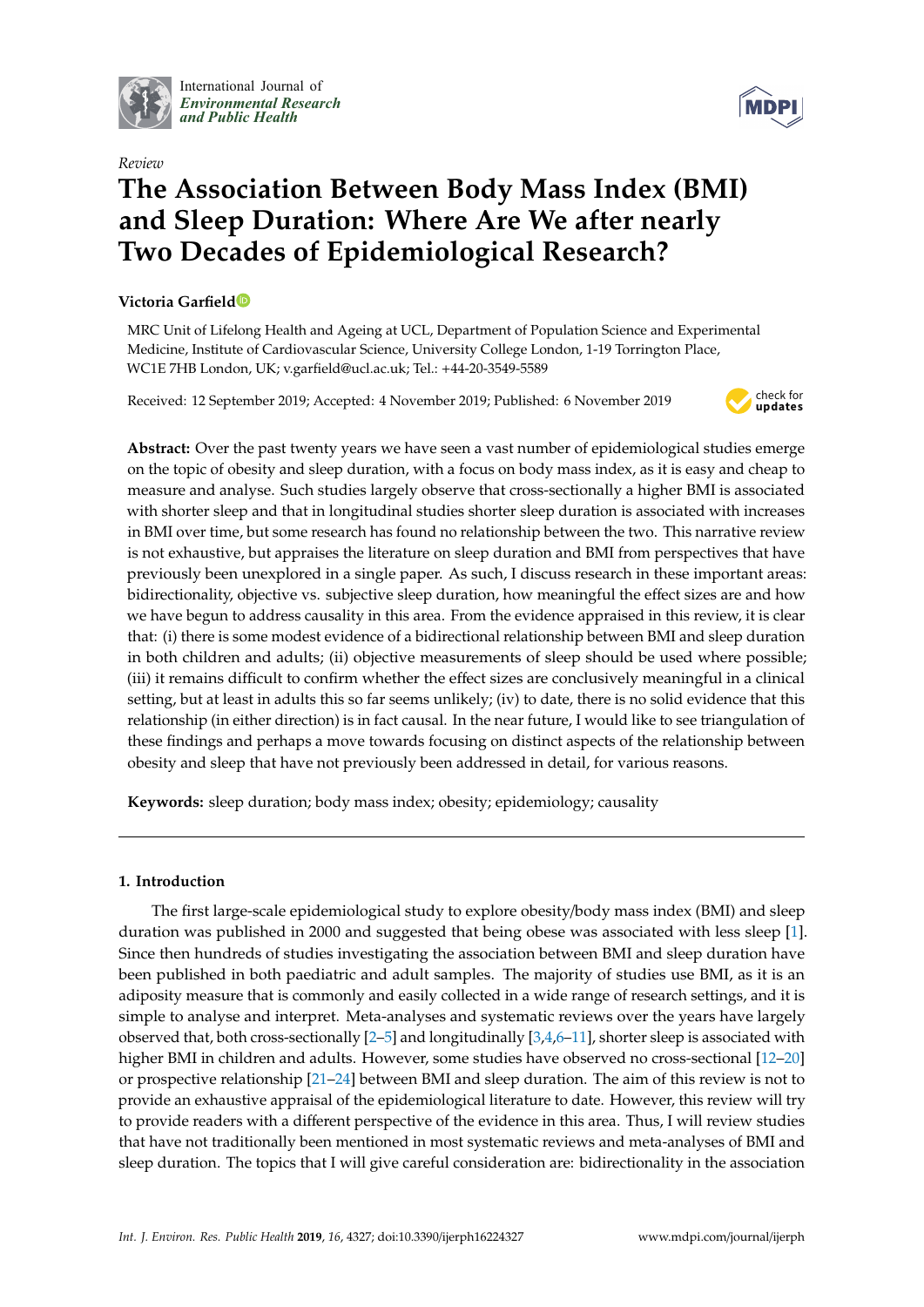between BMI and sleep duration; objective vs. subjective sleep duration; reliability and size of effects; and causality.

# **2. Bidirectionality 2. Bidirectionality**

#### *2.1. Children 2.1. Children*

In 2010, Vgontzas and colleagues published an important commentary [25], in which they noted In 2010, Vgontzas and colleagues published an important commentar[y \[25](#page-10-0)], in which they noted that the majority of observational longitudinal studies had explored only the association from sleep that the majority of observational longitudinal studies had explored only the association from sleep duration to BMI. However, it seemed very plausible that changes in BMI could be associated with duration to BMI. However, it seemed very plausible that changes in BMI could be associated with changes in duration of sleep over time (Figure 1). Until 2016, there had been only two published changes in duration of sleep over time (Figur[e](#page-1-0) 1). Until 2016, there had been only two published studies that explored the potential bidirectional association between BMI and sleep duration, both of studies that explored the potential bidirectional association between BMI and sleep duration, both of which used paediatric data [23,26]. which used paediatric dat[a \[2](#page-9-8)[3,26](#page-10-1)].

<span id="page-1-0"></span>

**Figure 1.** Illustration of the potential bidirectional relationship between body mass index (BMI) sleep duration, using a 4-year follow-up as an example. This figure exemplifies the potential and sleep duration, using a 4-year follow-up as an example. This figure exemplifies the potential bidirectional association between BMI and sleep duration; a 4-year follow-up was used, as this was bidirectional association between BMI and sleep duration; a 4-year follow-up was used, as this was what we used in a recent bidirectional study of older adults [27]. The main hypotheses were around what we used in a recent bidirectional study of older adults [\[27\]](#page-10-2). The main hypotheses were around shorter sleep duration and how this may be associated with change in BMI over time (**1a**), and the shorter sleep duration and how this may be associated with change in BMI over time (**1a**), and the reverse association focused on higher BMI at baseline and its association with changes in sleep duration<br>. over time (**1b**).

The study by Hiscock et al. [23] found no prospective association between BMI and sleep in either direction, in a national sample of ~4000 Dutch children aged between zero and seven years. In cross-sectional analyses, however, they observed that at ages six/seven years children who were sectional analyses, however, they observed that at ages shyered that a them were obese slept for 30 min less than those in the underweight, normal weight and overweight groups.<br>The unit of the unit of the underweight and the underweight and overweight groups. riese main.gs contrasted with numerous epidemiological studies, and this could be due to at feast the reasons. Firstly, the authors used 24-h time diaries to collect data on sleep duration whilst the majority reasons. Firstly, the durings used 24-h time diaries to collect data on sleep duration whilst the majority of previous research at the time had used parent-reported sleep duration, and it is this measure—rather the majority of previous research at the time had used parent-reported sleep duration, and it is this than time diary reports—that predicts obesity. Therefore, this could mean that their results were in measurement of the measurement of the predicts obesity. Therefore, this could mean that their reports were in fact more accurate than studies that use parent-reported sleep duration. However, the study used a<br>https://www.accurate.org/watch?https://www.accuration.org/watch?https://www.accuration.org/watch?https://www.a study used a bespoke measure to ascertain sleep, which has not been used in other studies and for which has not or reliability measures were provided, which may mean that the findings are uncertain. Secondly, it is is in the finding are uncertain. Secondly, it is is in line with their finding from the six-to-seven-year-old children. One hypothesis could be that the relationship between shorter sleep and obesity is via eating behaviour, and as such, a child would relationship need to consume excessive amounts of food over a certain number of years (as a consequence of short sleep), which would then lead to increased weight/risk of obesity later. It is also possible that children who eat more when they are tired are likely to have more autonomy over what, when and how they who eat more when they are tired are likely to have more autonomy over what, when and how they obesity of the more when they are there are likely to have more autonomy over what, when the now they consume food, which is a privilege that usually comes as children become older. This is supported by  $\alpha$ utonomy over what, when  $\alpha$  is a privilege that abound forces as entanced to come other that usually comes as epidemiological research in which shorter sleep in early life (16 months) is associated with greater The study by Hiscock et al. [\[23\]](#page-9-8) found no prospective association between BMI and sleep duration, These findings contrasted with numerous epidemiological studies, and this could be due to at least two bespoke measure to ascertain sleep, which has not been used in other studies and for which no validity possible that the relationship between short sleep and paediatric obesity develops slightly later, which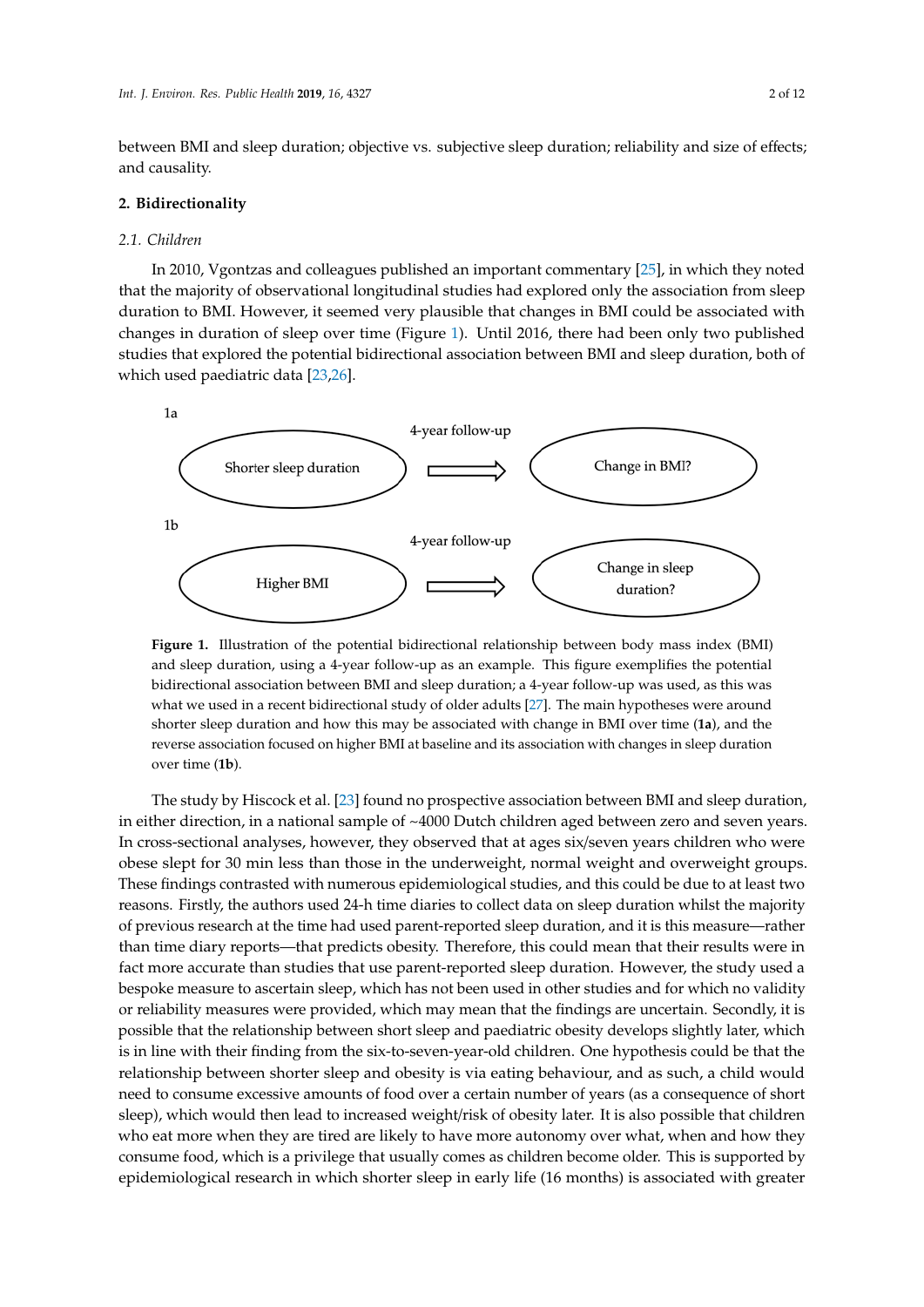energy intake, but this effect emerges prior to the association with weight [\[28\]](#page-10-3). More specifically, this study by Fisher and colleagues showed that there was no relationship between sleep duration and weight in a sample of 1303 British children, but that the association between energy intake and sleep duration was strong [\[28\]](#page-10-3).

Collings et al. [\[26\]](#page-10-1) also investigated the bidirectional relationship between BMI and sleep duration. They analysed data from 776 South Asian and 562 White children from the Born in Bradford-1000 (BiB-1000) cohort at ages 12, 18, 24 and 36 months of age. Their results showed that the association between BMI and parent-reported sleep duration was significant in both directions in South Asian children, but the findings were null in White children. In the South Asian children BMI had a two-tothreefold larger effect on sleep duration, rather than the other way around (i.e., sleep duration as the exposure). Finding that BMI and sleep duration were associated in both directions in South Asian children requires replication in a larger and independent sample. The findings in White children are comparable with those of Hiscock's study, even though Collings used parent-reported sleep duration as opposed to sleep diaries.

A much more recent study also explored the bidirectional association between BMI and subjective sleep duration, using data from a Dutch population-based-cluster randomised control trial of 2308 children aged between 0 and 3 years [\[29\]](#page-10-4). Their findings showed that sleep duration at 6 or 14 months of age was not associated with BMI z-score at 14 or 36 months, respectively. However, higher BMI z-scores at 6 months were related to approximately 8 min less sleep, but no such effect was observed between BMI z-scores at 14 months in relation to sleep duration at 36 months. This result is in contrast with the two bidirectional studies by Klingenberg et al. [\[17\]](#page-9-9) and Collings et al. [\[26\]](#page-10-1), as Wang and colleagues did find an association between BMI and changes in sleep duration in young children of White ethnicity. Whilst Collings [\[26\]](#page-10-1) observed a relationship between BMI and change in sleep duration in South Asian children only, the authors of the Dutch study suggested that one plausible reason for a lack of an effect in the non-White Dutch participants could be that they are less homogenous and are more likely to be of mixed ethnicity.

Two of these three studies used parent-reported sleep duration [\[26,](#page-10-1)[28\]](#page-10-3), whilst the other study used 24-h sleep diaries [\[17\]](#page-9-9). There have been no paediatric bidirectional studies of BMI and sleep duration that have used objective sleep duration, and therefore, these findings have yet to be replicated or refuted using these sorts of measurements. There have been no studies that have examined the bidirectionality of this relationship in adolescents, and as such, this is not covered here.

Importantly, when it comes to the relationship between BMI and sleep duration, one possibility is that there may be confounding by specific body composition measures, but not due to fatness. The fact that BMI cannot distinguish muscle mass from fat mass is also important to consider, and as such, future research should consider body fat percentage, particularly in children. For example, having greater muscle mass means individuals have a higher BMI, but this is not due to fat. Longitudinal research in 244 children from New Zealand showed that objectively measured sleep duration at ages 3 to 5 years (an average of the two was taken) was negatively associated with fat mass index at age 7 years in multiply adjusted models (sex, maternal education, maternal BMI, income, ethnicity, birth weight, smoking during pregnancy, physical activity, TV viewing, fruit/vegetable intake and non-core foods intake) [\[30\]](#page-10-5). The authors also found a negative prospective association between sleep duration and BMI, but their findings suggested that these differences in body weight (between children with varying hours of sleep) were accounted for by increased fat mass deposition.

#### *2.2. Middle-Aged and Older Adults*

Along with colleagues, in 2017, we published the first study that investigated the bidirectional association between BMI and sleep duration in adults, which focused on adults over the age of 50 years [\[27\]](#page-10-2). We used data from the English Longitudinal Study of Ageing (ELSA)—described in detail elsewhere [\[31\]](#page-10-6)—to investigate whether BMI might predict changes in sleep duration, and/or vice versa, over a four-year follow-up. Our findings showed that over the follow-up period and after adjustment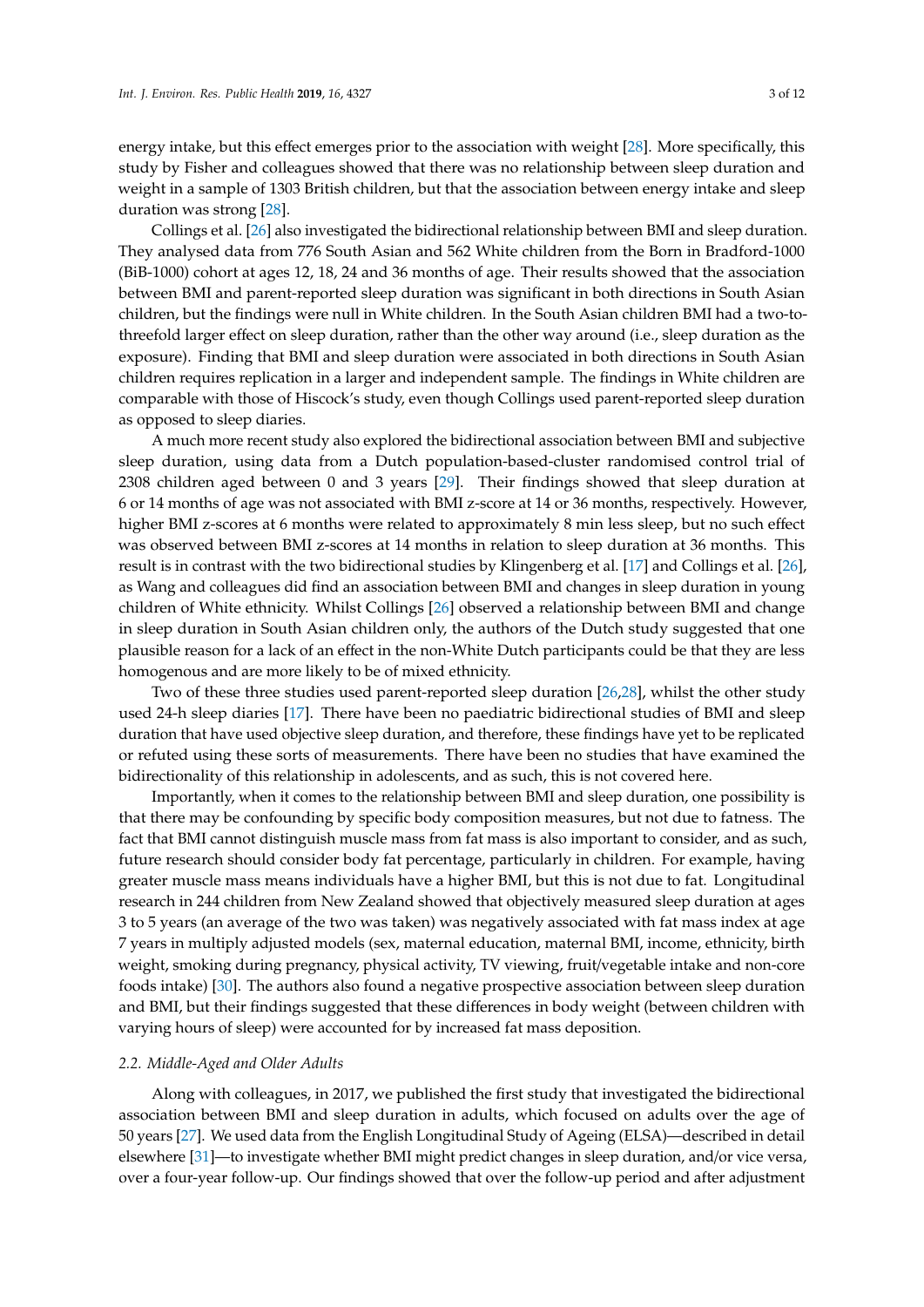for multiple confounders (demographics, health behaviours, health problems), BMI was associated with very small decreases in sleep duration, with an effect size of (unstandardized coefficient from linear regression) −0.42 min (this will be revisited later in Section [4\)](#page-5-0). We observed no association in the opposite direction, and thus sleep duration at baseline was not related to changes in BMI over four years. However, like any other study, ours had limitations, of which the main ones were: the use of self-reported sleep duration, there was no measure of napping (important for older adults) and we had no data on whether any of our participants had sleep apnoea. Much more recently, one other bidirectional analysis of this association in middle-aged and older adults was published, which was the first to use objective sleep data in this context [\[32\]](#page-10-7). The authors found that prospectively, longer sleep duration was associated with a lower BMI and additionally, that a one-unit increase in BMI (kg/m<sup>2</sup>)

was related to 1.2 min shorter sleep. Although this effect size is three times greater than the 0.42 min that we observed in our study, it is difficult to say that this is meaningful in terms of clinical translation. There have been no studies that have examined the bidirectional relationship between BMI and sleep duration in young adults, and therefore it is not covered here.

#### **3. Objective vs. Subjective Sleep Duration**

#### *3.1. Brief Overview*

Sleep duration can be measured in different ways, which can be broadly classified as subjective and objective methods. Subjective sleep duration usually involves asking how many hours people sleep per night, whilst objective sleep research either monitors participants in a laboratory setting or asks them to wear a device that tracks their sleep duration. The most common objective sleep duration methods are polysomnography (PSG) and actigraphy. PSG is considered the gold standard for diagnosing certain sleep disorders [\[33\]](#page-10-8). On the other hand, an actigraph is a device that is usually worn on the wrist or waist, and a questionnaire is administered along with it. The questionnaire aids interpretation of the data collected by the actigraph, as it asks questions about whether people are equally as active/inactive and whether they were ill during the time that they wore the actigraph [\[34\]](#page-10-9).

#### *3.2. Subjective Sleep Duration*

The main advantages of self-reported sleep duration measures are that they are inexpensive and easy to administer, as often one to two questions can be asked as part of a larger battery of tests; they are simple to code and to analyse, as a typical question asks about the number of hours that people spend asleep. Importantly, most studies use self-reported measures of sleep duration because of these advantages, and therefore making comparisons across studies is straightforward. These measures also have criterion validity, as research suggests that both subjective short and long sleep duration are associated with coronary heart disease (CHD) [\[35\]](#page-10-10), stroke [\[35\]](#page-10-10), type-2 diabetes [\[36\]](#page-10-11) and mortality [\[37\]](#page-10-12). However, subjective sleep duration has its limitations. There is potential for measurement error, as some people misreport the number of hours they sleep. For example, they may not know and might guess their sleep duration, they may have irregular sleep patterns making it difficult to estimate, or they might not be keen to provide a true report if they have atypical sleep durations. Some people may report the number of hours they sleep from the time they actually go to bed, rather than the time they fall asleep. This time between full wakefulness and sleep onset is known as sleep latency, and is different from sleep duration. Importantly, though, most normal sleepers who do not suffer from a sleep disorder (particularly insomnia) tend to report similar sleep duration estimates to those observed in the laboratory under PSG [\[38\]](#page-10-13). Finally, the correlation between objective and subjective sleep duration has been reported to be around 0.45 [\[39\]](#page-10-14), whilst another study found that 34% of participants had a discrepancy of one hour or more between sleep diaries and actigraphy [\[40\]](#page-10-15), and a more recent report found that the correlation between subjective and actigraphic sleep duration was only 0.3 [\[41\]](#page-10-16).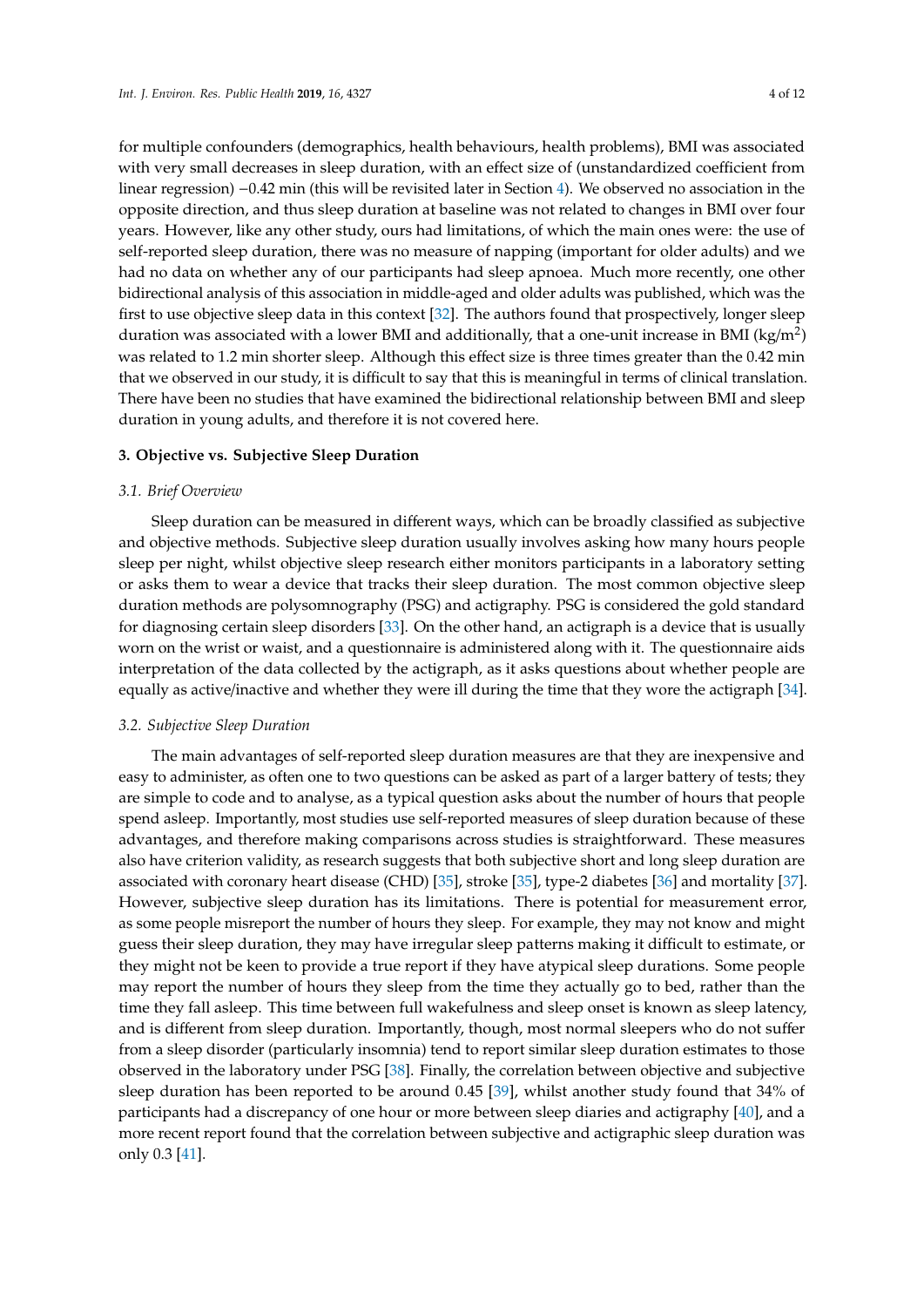Actigraphy has been used in research for more than twenty-five years to assess sleep and wakefulness states [\[42\]](#page-10-17). An actigraph is usually worn on the wrist of the non-dominant arm and continuously detects and records body movement (largely acceleration), and stores the information for extended periods of time [\[43\]](#page-10-18). However, waist-worn actigraphs can also be used for measuring sleep parameters, alongside the detection of movement and activity. It is now also possible to collect data using specific applications on smartphones and smart watches. Actigraphy is popular for determining patterns of sleep and circadian rhythms and, unlike PSG, does not demand that people spend time in a laboratory. Actigraphs can be worn for several weeks at a time, are more cost effective for data collection in large-scale studies and are less invasive than PSG, particularly when collecting sleep data from infants and elderly adults [\[44\]](#page-10-19). Although PSG is considered the gold standard for the measurement of sleep/wake behaviours, actigraphy can provide more reliable data, as they are collected over several days rather than over one or two nights in a laboratory [\[44\]](#page-10-19). Actigraphy may also be more ecologically valid, as it measures habitual sleep in people's usual environment, rather than in a lab, which is an unnatural setting to sleep in and thus could affect sleep. Whilst data are being recorded via actigraphs individuals can continue with daily activities and remain in their natural sleep environments. Actigraphs are now used to diagnose and evaluate insomnia, extreme sleepiness, restless legs syndrome and circadian rhythm disorders [\[44\]](#page-10-19). When using actigraphy, algorithms are used to calculate sleep and wake periods, based on people's activity patterns [\[45\]](#page-10-20). However, a sleep diary is usually administered alongside it, as an actigraphs are not able to differentiate between sitting, lying motionless and sleep [\[46\]](#page-10-21).

However, as with any other measurement, actigraphy has its disadvantages. Actigraphs are unable to reliably differentiate sleep stages, are more expensive than subjective sleep duration measures, have at times shown poor specificity when measuring sleep duration and may sometimes over- or underestimate sleep duration. For example, a study by Paquet and colleagues [\[46\]](#page-10-21) showed that actigraphy had overall less than 50% specificity in determining sleep and also overestimated sleep duration when compared with PSG. In another study of sixty-eight women, actigraphy underestimated sleep durations by an average of 68 min in participants who slept for less than five hours [\[44\]](#page-10-19). This could be due to sleep disturbances leading to increases in nocturnal movement and therefore causing the actigraph to underestimate sleep duration.

#### *3.4. Verdict on Subjective vs. Objective Methods*

Objective methods for measuring sleep duration are rapidly becoming less expensive, particularly with the advent of (as mentioned above) collection via smartphones and smartwatches. However, the majority of longitudinal epidemiological cohorts have understandably yet to implement this sort of data collection for sleep duration (as well as other sleep parameters) across all participants, due to costs and funding priorities. The UK Biobank, which is a large epidemiological study of 500,000 UK adults aged between 40 and 70 years [\[47\]](#page-11-0), has collected actigraphy in approximately 100,000 participants. To date, this is the largest sample of individuals with actigraphic sleep measurements, and due to the breadth of phenotypic data measured in UKB participants we can expect there will be a wide range of published studies using these data in relation to measures such as BMI and many, many other important traits.

Although it is fundamental to acknowledge that objective measurements are usually superior and ought to be used where possible, as mentioned earlier, subjective sleep duration has its advantages. It is also important to note that in the analysis of within-person observational data of sleep duration, poor agreement between subjective and objective sleep measures is likely to be less of an issue. This is because the error terms associated with the measurement remain consistent and are thus unlikely to invalidate the findings.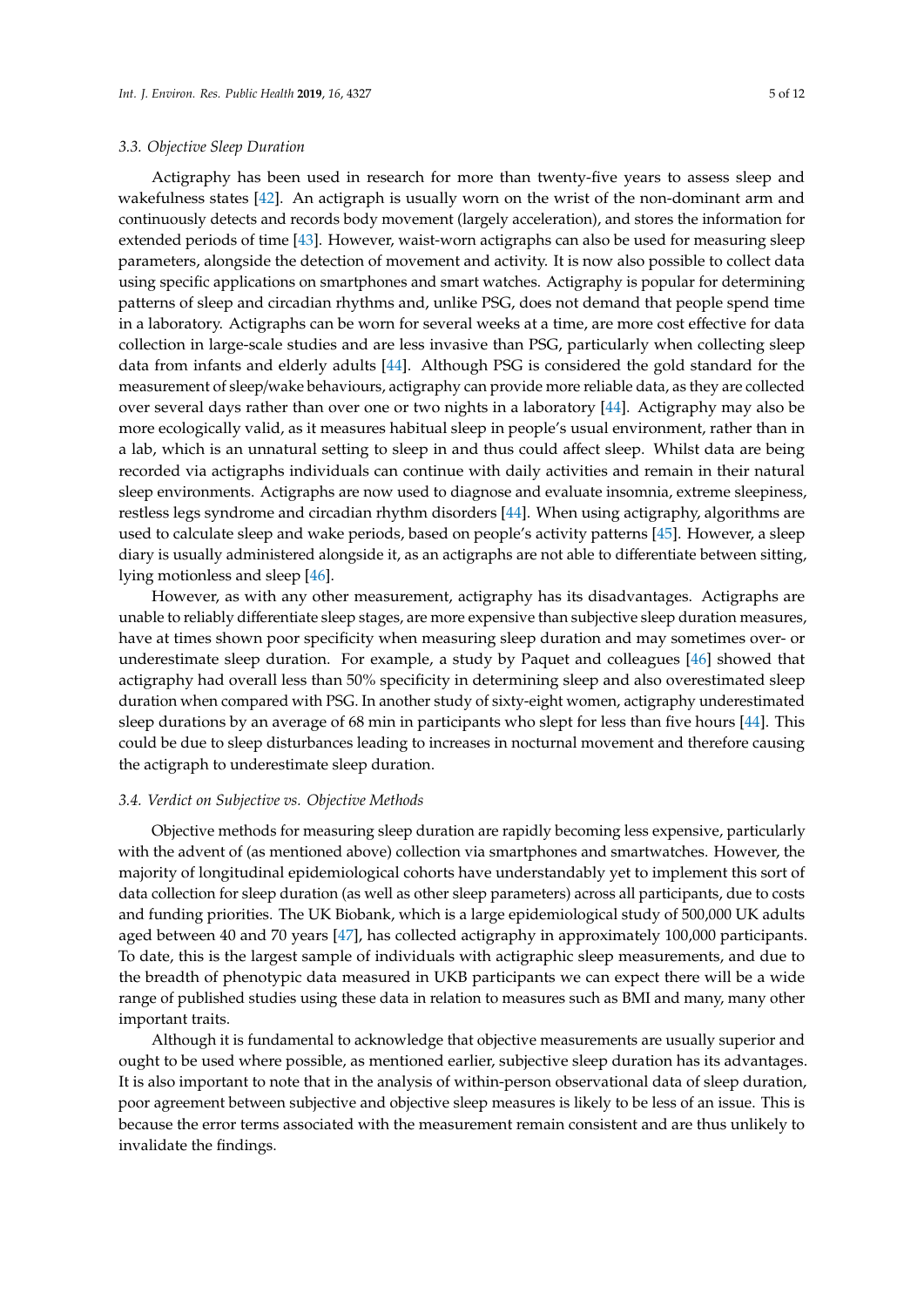#### <span id="page-5-0"></span>**4. Size, Consistency and Clinical Significance of E**ff**ects**

The focus in this section is on effect sizes that have emerged from meta-analyses of prospective studies of sleep duration and obesity (usually derived from BMI cut-off points), rather than crosssectional studies. This is because longitudinal data can at least begin to provide us with some evidence for a particular direction of effect and is thus more meaningful than cross-sectional data—particularly in the context of a topic that has been researched as much as BMI and sleep duration.

#### *4.1. Size and Consistency of E*ff*ects*

#### 4.1.1. Children

Five meta-analyses have focused on the prospective relationship between sleep duration and BMI (in that direction specifically) in children over the past decade  $[7-11]$  $[7-11]$ . The key effect sizes reported by less-recent meta-analyses were odds ratio (OR) = 2.15 (95% confidence interval (CI) = 1.64–2.81) [\[7\]](#page-9-10), OR = 1.76 (95% CI = 1.39–2.23) [\[8\]](#page-9-11), relative risk (RR) = 1.30 (95% CI = 1.20–1.42) [\[9\]](#page-9-12), OR = 1.71 (95% CI = 1.36–2.14) [\[10\]](#page-9-13). However, Miller et al. published the most recent meta-analysis of sleep duration and obesity [\[11\]](#page-9-3). Due to heterogeneity, the authors reported separate effect sizes for different ages: in infancy, RR = 1.40 (95% CI = 1.19–1.65); in early childhood, RR = 1.57 (95% CI = 1.40–1.76); and in middle childhood,  $RR = 2.23$  (95% CI = 2.18–2.27).

Whilst the above-described inconsistencies in effect sizes across meta-analyses are noteworthy, it is also important to remember that there are now dozens of studies that have explored the relationship between sleep duration and BMI/obesity, and they tend to differ in terms of population under study, sample size and inclusion of confounders. Amongst the dozens of paediatric studies there has been no attempt to try to understand whether the association between sleep duration and BMI/obesity is causal, or whether the opposite relationship might be causal. Moreover, the majority of meta-analyses and reviews have focused on only one direction of association, that is, from sleep duration to BMI, rather than the other way around.

#### 4.1.2. Adults and Older Adults

There has been only one meta-analysis of the prospective association between sleep duration and obesity (ascertained using BMI cut-off points) in adults [\[6\]](#page-9-2). This meta-analysis published in 2014 yielded a pooled OR of 1.25 across eight studies with a total of over 100,000 participants. This effect is smaller than any of those reported in the paediatric meta-analyses and is thus supportive of evidence which has suggested that the relationship between sleep duration and BMI weakens with age [\[48,](#page-11-1)[49\]](#page-11-2). Related to and in support of this point about effects that diminish as a function of age is the finding reported earlier on the diminutive effect that we observed in adults over the age of 50 (i.e., for every unit increase in BMI, sleep duration changed by 0.42 min, and no longitudinal association was found in the opposite direction) [\[27\]](#page-10-2).

#### *4.2. Clinical Significance of E*ff*ects*

It is difficult to reach a consensus about how clinically significant the effects reported above are and as such, how health professionals ought to interpret them and advise patients accordingly. There are clearly differences by age, and the largest effect to date is that of RR = 2.23 observed in middle childhood in the latest meta-analysis by Miller and colleagues [\[11\]](#page-9-3). It is important to note that this estimate was across three studies [\[50](#page-11-3)[–52\]](#page-11-4) with a total sample size of 3005, all of which were North American (two from the USA and one from Canada). Thus, perhaps before we recommend that in this age group (9–12 years) medical professionals pay special attention to the weight/BMI of those who sleep for less than the recommended number of hours (9–11 h) this particularly large effect requires robust replication, and potentially some attempt to determine whether these effects are in fact causal in nature. Additionally, these three studies differed substantially in the confounder adjustments made in their analyses, which is likely to have had an effect on the individual study results.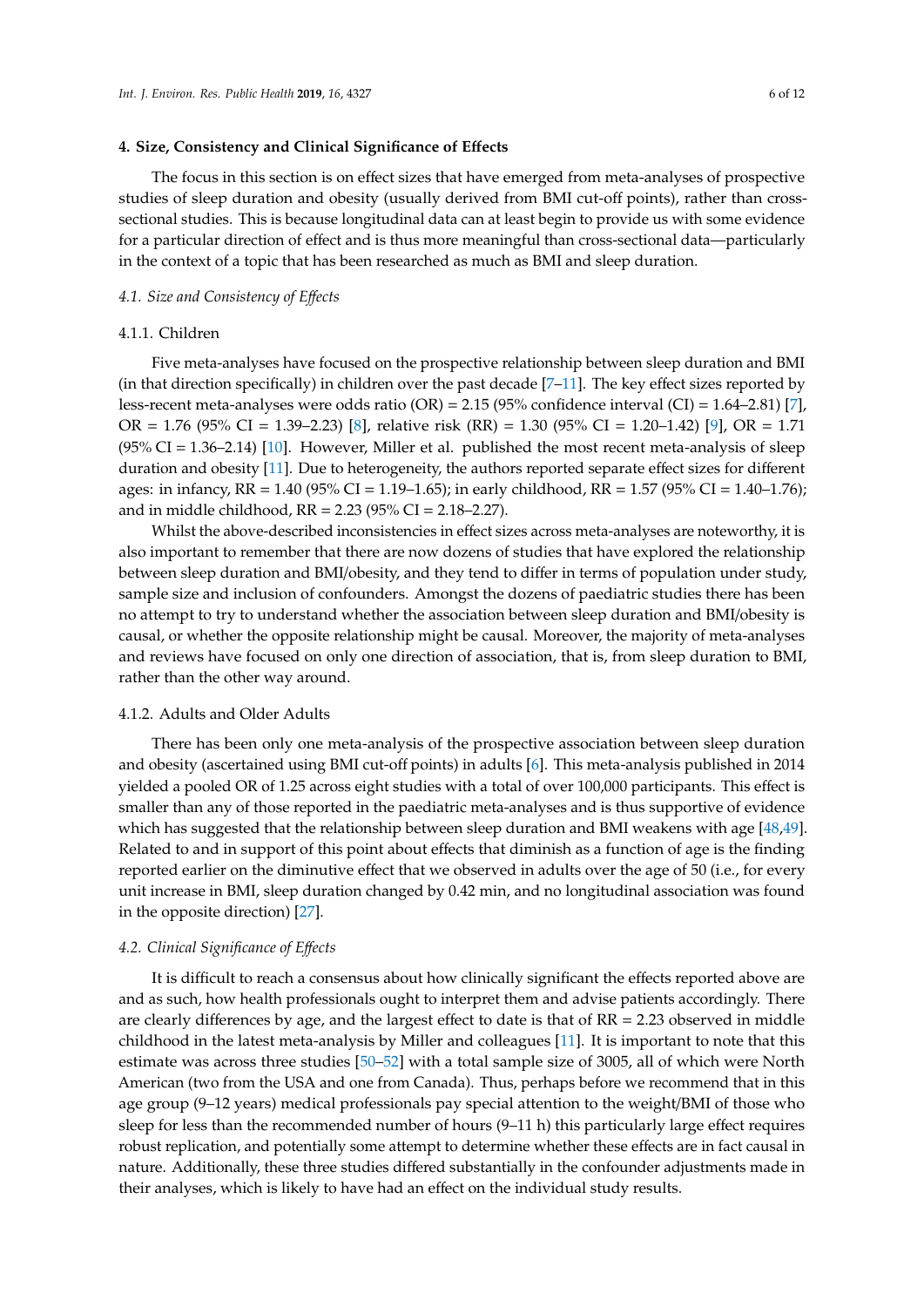Whilst we have a rapidly increasing ageing population, it is important that we remain focused on the main health problems and comorbidities that this age group faces, so that we can design appropriate interventions and ensure that we provide older adults with the best possible quality of life. If sleep duration in relation to weight/BMI is not a prominent target for intervention in this age group, then it is perhaps best that we focus our efforts elsewhere when it comes to older adults. Importantly, though, the very small effect observed in the only bidirectional study of BMI and sleep duration in this<br>with similar comparisons (e.g., cross-cultural comparisons). age group [\[27\]](#page-10-2) deserves replication across different ageing cohorts, both within and without similar cultural settings (e.g., cross-cultural comparisons). **5. Causality** 

#### **5. Causality** *5.1. Findings from Mendelian Randomisation (MR) Studies*

# 5.1. Findings from Mendelian Randomisation (MR) Studies

The ascertainment of whether a relationship is causal is not trivial, and different methods exist to aid in our understanding of whether an association between two traits might be causal or not. Although the widely accepted gold standard for determining causality is the randomised control trial (RCT), this kind of study is often expensive and time-consuming in its design and implementation. Thus, in 2003, Davey-Smith and Ebrahim [\[53\]](#page-11-5) wrote a seminal paper in which they proposed that Mendelian randomisation (the random assortment of alleles—different forms of a gene—from parents to offspring) could be used in aetiological epidemiology to investigate causality. It is an approach that can be employed to try and determine whether an association that has been relatively well established in the epidemiological literature may be causal [\[53\]](#page-11-5). Figure 2 illustrates the MR paradigm, in which common genetic variants (single nucleotide polymorphisms-SNPs) are used to instrument the association between a given modifiable exposure and an outcome of interest. These common genetic variants are used in MR, as they have certain unique properties: an individual's genome is determined at conception and remains stable throughout the life course (no problems with reverse causality) and are unlikely to be associated with common confounders of the association under study (helps deal with issues of unobserved confounding that are usually present in observational studies) [\[53\]](#page-11-5). The core assumptions of MR are threefold: (i) there must be a robust association between the exposure of interest and its relevant genetic variants (usually from published and replicated genome-wide association studies (GWAS)); (ii) there should be no direct association between the genetic variants for the exposure and the outcome of interest; (iii) in relation to the above point about confounding, there should be no association between the genetic variants for the exposure and common confounders of the exposure–outcome relationship under study.

<span id="page-6-0"></span>

the genetic variants (or single nucleotide polymorphisms, SNPs) that have been associated with BMI in genome-wide association studies (GWAS) and that are used in this framework as instrumental variables or proxies of our exposure under study [\[53\]](#page-11-5), BMI (X). Physical activity (U) represents an example of a common unobserved confounder of the relationship between BMI  $(X)$  and our outcome of interest,  $r_{\text{r}}$  and a common (x). **Figure 2.** Directed acyclic graph (DAG) to illustrate the Mendelian randomisation paradigm. Z denotes sleep duration (Y).

Although MR has now been applied to countless well-known observational associations, until 2016, there had been no attempt to use it to investigate whether the relationship between BMI and sleep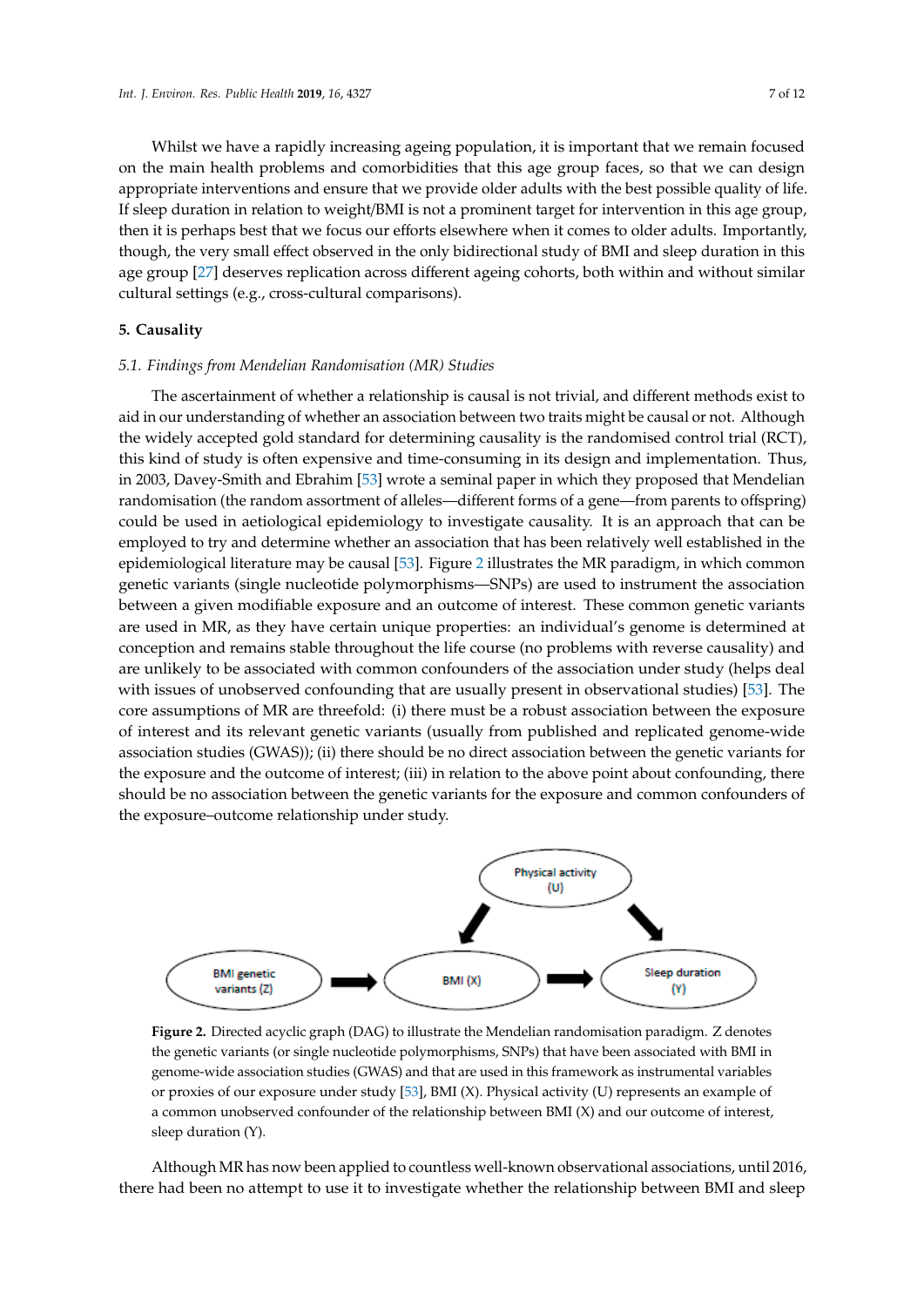duration, or sleep duration and BMI, might in fact be causal in nature. Jones and colleagues [\[54\]](#page-11-6) were the first to publish an MR study of BMI and subjective sleep duration in ~127,000 adults and found no evidence of a causal relationship between the two. The authors implemented what are known as "conventional MR" analyses as well as additional analyses to test the assumptions of MR, and all of their findings pointed towards no causal association in what is considered a very large sample. It seems plausible that the authors would have explored causality in the opposite direction (sleep duration  $\rightarrow$  BMI), but they did not. The likely reason for this is that they only found three common genetic variants associated with subjective sleep duration in their study, which would violate the first core MR assumption, mentioned above. A more recent study that did in fact perform the first MR of sleep duration (using an improved 78-SNP instrument from newly-discovered loci) on BMI observed no causal relationship between the two in over 400,000 adults [\[55\]](#page-11-7).

Based on the use of MR, it would appear that there is no causal association between BMI and subjective sleep duration, or between sleep duration and BMI in adults. Thus, whilst we could jump to conclude that this clearly means that what we have observed for almost two decades are mere associations and there are no causal effects, it is important to remember that MR is not a panacea for every exposure–outcome relationship and is just one of many tools to help us ascertain causality.

#### *5.2. Findings from Experimental Studies*

Until recently, the most widely accepted causal explanation for the relationship between sleep duration and BMI (as well as increased risk of obesity) was via energy intake. However, in recent years the possible effects of sleep deprivation on energy metabolism have been investigated in experimental studies. I do not discuss these at length here, as this has already been done in high-quality reviews [\[56,](#page-11-8)[57\]](#page-11-9) and the focus of the present paper is not energy expenditure, but sleep duration and BMI as exposures/outcomes. However, it is important to note that total energy expenditure (TEE) is increased in adolescents during restricted sleep [\[57\]](#page-11-9), which we might expect to decrease weight if no other compensatory factors (e.g., via sleep homeostasis, eating behaviour or physical activity—all of which could counter the effects of sleep restriction) are implicated.

Randomised control trials (RCTs) of body weight outcomes in humans have also been thoroughly systematically reviewed and meta-analysed and there appears to be no solid evidence to suggest a causal effect of sleep duration on obesity-related outcomes such as BMI [\[57\]](#page-11-9). However, only eight studies were included in this review/meta-analysis, and they differed hugely in terms of sample size, intervention duration and type, study design (crossover RCT vs. simple RCT vs. group RCT), age range of participants and the primary outcome measured [\[57\]](#page-11-9).

#### *5.3. Consensus on Causality*

Before we reach a consensus about whether BMI causes changes in sleep duration, we must triangulate these observations using other well-established causal inference methods [\[58\]](#page-11-10). These approaches are detailed in a paper by Lawlor and colleagues [\[58\]](#page-11-10), but briefly, some examples are: negative control studies, sibling or twin comparisons, and cross-cultural comparisons, amongst others. Crucially, the MR studies published to date on BMI and sleep duration and vice versa have all been carried out in adults, and it is fundamental that in the near future we exploit large-scale consortia data to determine whether these effects might be causal in children and/or adolescents. One important rationale for this is that the effects of the BMI SNPs on BMI tend to be stronger in younger age groups [\[59](#page-11-11)[,60\]](#page-11-12). In addition, although individuals' DNA remains unchanged throughout the life course, differential levels of gene expression have been linked to disease states and cellular responses [\[61\]](#page-11-13).

To date, experimental studies largely suggest that sleep restriction leads to increased food (energy) intake, which over time may result in weight gain if there is no net compensation. Changes in appetite hormones such as increased ghrelin (that stimulates appetite) and decreased leptin (that suppresses appetite) are also well-known consequences of short sleep [\[62\]](#page-11-14). However, it is unclear to what extent the degree of net effect is observed over longer periods of time, as none of these studies have had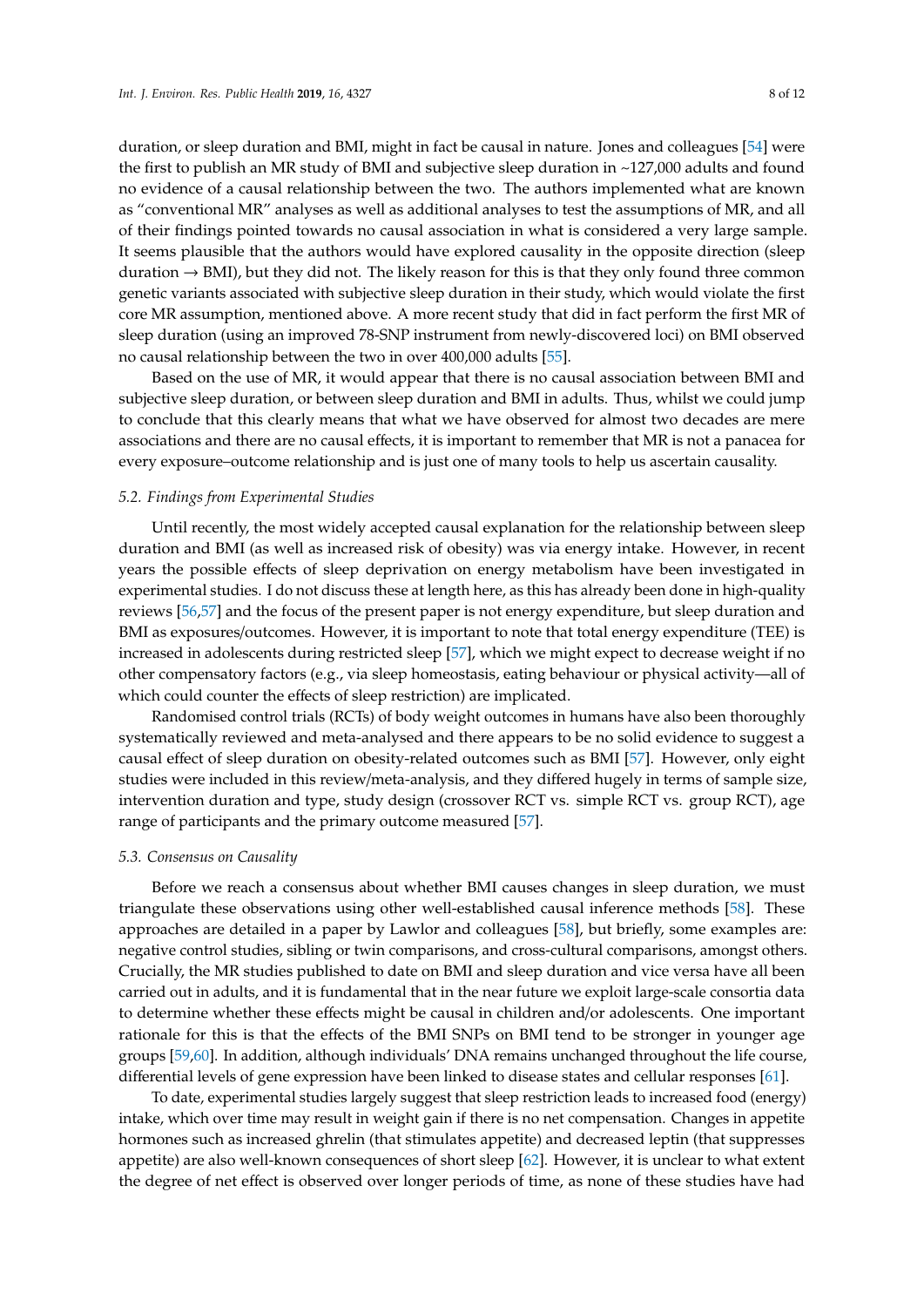durations longer than three weeks [\[57\]](#page-11-9). Furthermore, these studies have limited generalizability for several reasons: they have mostly been conducted in small samples, with the largest sample size in the region of 15 participants; these studies have not analysed uniform outcomes, making it difficult to draw direct comparisons between them; and intervention periods have typically been too short to assess any real long-term impact of sleep restriction on TEE and on any subsequent weight change. Additionally, there have been approximately fifteen studies of this kind, which precludes global conclusions; and crucially, these types of studies are carried out in laboratory settings, which do not resemble real-life, free-living conditions.

#### **6. Conclusions**

The last two decades have yielded a very large number of epidemiological studies on the relationship between sleep duration and BMI/obesity, both in children and adults. While it is widely accepted that this association is an important one (and as such, studies in this area continue to receive attention), we must consider certain aspects of these studies that have so far not received much mention. These include the bidirectionality of the association between BMI and sleep duration, objective vs. subjective duration of sleep, the size and clinical meaning of effects and whether these effects are causal or not in nature. Related to this point, another very informative type of study would be one that has data on objective sleep duration, body fat and composition, energy consumption and expenditure, and that tracks these participants over as many years as possible.

Whilst the majority of research has used BMI, this is often not the best measure of adiposity and thus we should perform more research that aims to understand both bidirectionality and causality between other measures of adiposity (e.g., waist–hip ratio, waist circumference, etc.), body composition and sleep duration.

Overall, the epidemiological evidence suggests that the relationship between BMI and sleep duration in children is stronger than in adults, as we observe a decrease in the effect size as a function of age, such that these effects in older adults appear to be very small. In addition, the effects found in observational meta-analyses have not yet been replicated using causal methods, and further studies that employ a wider range of causal methods are required. We should also shift our focus away from cross-sectional studies in this area, of which there are now hundreds, and conduct more research that is longitudinal and incorporates causal inference methods other than Mendelian randomisation to further understand the nature of the relationship between BMI and sleep duration. Of course, the incorporation of other measurements, such as blood biomarkers and multi-omics measures (metabolomics, proteomics, epigenomics, etc) would also be immensely valuable here, but these studies are still lacking in the realm of BMI and sleep duration.

This review has provided insight (albeit not extensive) into the above-mentioned aspects of the association between sleep duration and BMI. In doing so, it has given a few recommendations on where we might direct research in this area to help establish in more depth what might underlie this association that is often taken for granted.

**Funding:** This work received no external funding.

**Conflicts of Interest:** The author declares that there are no conflicts of interest.

#### **References**

- <span id="page-8-0"></span>1. Vioque, J.; Torres, J.; Quiles, A. Time spent watching television, sleep duration and obesity in adults living in Valencia, Spain. *Int. J. Obes.* **2000**, *24*, 1683–1688. [\[CrossRef\]](http://dx.doi.org/10.1038/sj.ijo.0801434) [\[PubMed\]](http://www.ncbi.nlm.nih.gov/pubmed/11126224)
- <span id="page-8-1"></span>2. Cappuccio, F.P.; Taggart, F.M.; Kandala, N.B.; Currie, A.; Peile, E.; Stranges, S.; Miller, M.A. Meta-analysis of short sleep duration and obesity in children and adults. *Sleep* **2008**, *31*, 619–626. [\[CrossRef\]](http://dx.doi.org/10.1093/sleep/31.5.619) [\[PubMed\]](http://www.ncbi.nlm.nih.gov/pubmed/18517032)
- <span id="page-8-2"></span>3. Chen, X.; Beydoun, M.A.; Wang, Y. Is Sleep Duration Associated With Childhood Obesity? A Systematic Review and Meta-analysis. *Obesity* **2008**, *16*, 265–274. [\[CrossRef\]](http://dx.doi.org/10.1038/oby.2007.63) [\[PubMed\]](http://www.ncbi.nlm.nih.gov/pubmed/18239632)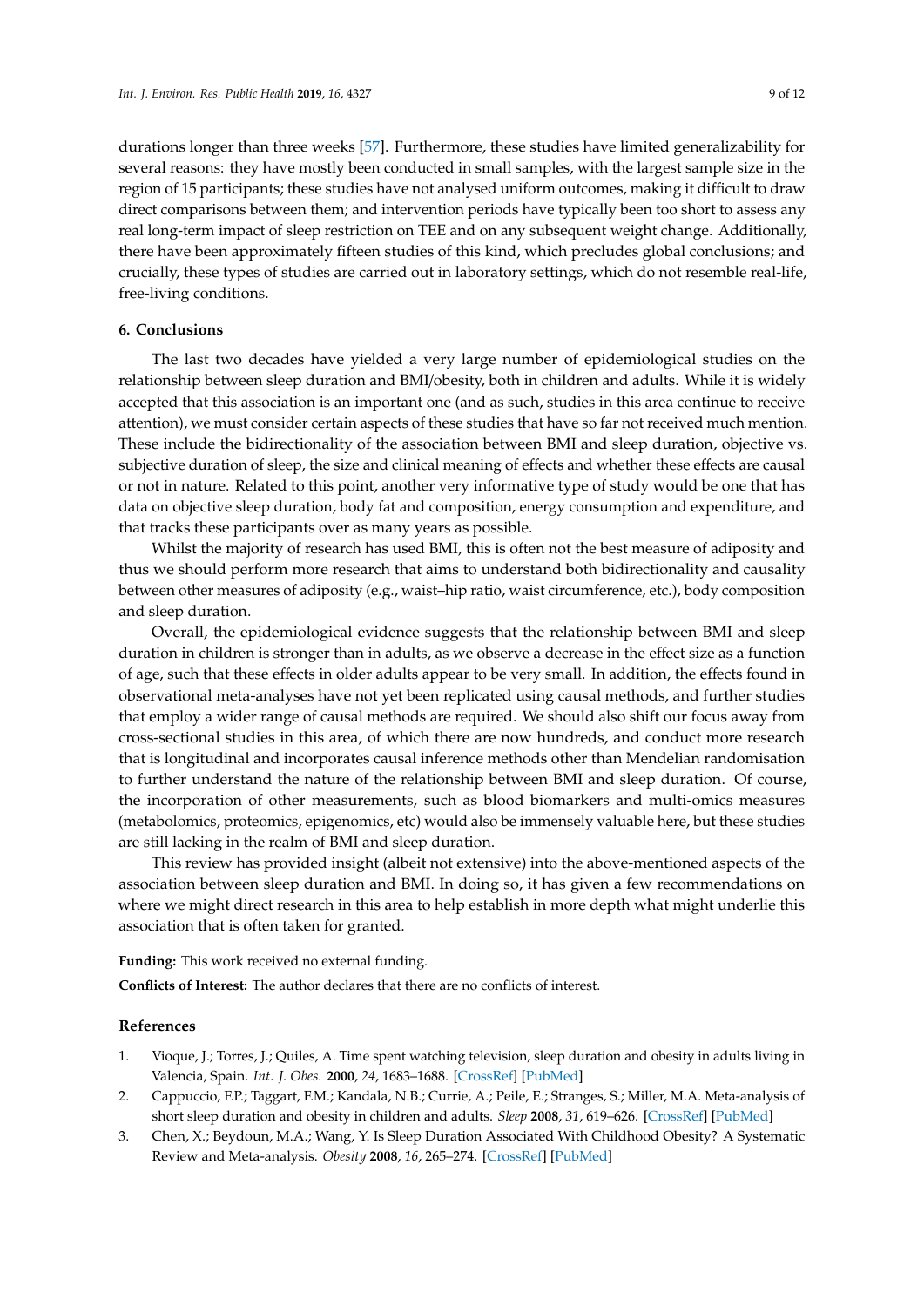- <span id="page-9-1"></span>4. Patel, S.R.; Hu, F.B. Short sleep duration and weight gain: A systematic review. *Obesity (Silver Spring)* **2008**, *16*, 643–653. [\[CrossRef\]](http://dx.doi.org/10.1038/oby.2007.118) [\[PubMed\]](http://www.ncbi.nlm.nih.gov/pubmed/18239586)
- <span id="page-9-0"></span>5. Liu, J.; Zhang, A.; Li, L. Sleep duration and overweight/obesity in children: Review and implications for pediatric nursing. *J. Spec. Pediatr. Nurs.* **2012**, *17*, 193–204. [\[CrossRef\]](http://dx.doi.org/10.1111/j.1744-6155.2012.00332.x) [\[PubMed\]](http://www.ncbi.nlm.nih.gov/pubmed/22734873)
- <span id="page-9-2"></span>6. Wu, Y.; Zhai, L.; Zhang, D. Sleep duration and obesity among adults: A meta-analysis of prospective studies. *Sleep Med.* **2014**, *15*, 1456–1462. [\[CrossRef\]](http://dx.doi.org/10.1016/j.sleep.2014.07.018)
- <span id="page-9-10"></span>7. Fatima, Y.; Doi, S.A.R.; Mamun, A.A. Longitudinal impact of sleep on overweight and obesity in children and adolescents: A systematic review and bias-adjusted meta-analysis. *Obes. Rev.* **2015**, *16*, 137–149. [\[CrossRef\]](http://dx.doi.org/10.1111/obr.12245)
- <span id="page-9-11"></span>8. Ruan, H.; Xun, P.; Cai, W.; He, K.; Tang, Q. Habitual Sleep Duration and Risk of Childhood Obesity: Systematic Review and Dose-response Meta-analysis of Prospective Cohort Studies. *Sci. Rep.* **2015**, *5*, 16160. [\[CrossRef\]](http://dx.doi.org/10.1038/srep16160)
- <span id="page-9-12"></span>9. Li, L.; Zhang, S.; Huang, Y.; Chen, K. Sleep duration and obesity in children: A systematic review and metaanalysis of prospective cohort studies. *J. Paediatr. Child Health* **2017**, *53*, 378–385. [\[CrossRef\]](http://dx.doi.org/10.1111/jpc.13434)
- <span id="page-9-13"></span>10. Wu, Y.; Gong, Q.; Zou, Z.; Li, H.; Zhang, X. Short sleep duration and obesity among children: A systematic review and meta-analysis of prospective studies. *Obes. Res. Clin. Pract.* **2017**, *11*, 140–150. [\[CrossRef\]](http://dx.doi.org/10.1016/j.orcp.2016.05.005)
- <span id="page-9-3"></span>11. Miller, M.A.; Kruisbrink, M.; Wallace, J.; Ji, C.; Cappuccio, F.P. Sleep duration and incidence of obesity in infants, children, and adolescents: A systematic review and meta-analysis of prospective studies. *Sleep* **2018**, *41*, zsy018. [\[CrossRef\]](http://dx.doi.org/10.1093/sleep/zsy018) [\[PubMed\]](http://www.ncbi.nlm.nih.gov/pubmed/29401314)
- <span id="page-9-4"></span>12. Amagai, Y.; Ishikawa, S.; Gotoh, T.; Doi, Y.; Kayaba, K.; Nakamura, Y.; Kajii, E. Sleep Duration and Mortality in Japan: The Jichi Medical School Cohort Study. *J. Epidemiol.* **2004**, *14*, 124–128. [\[CrossRef\]](http://dx.doi.org/10.2188/jea.14.124) [\[PubMed\]](http://www.ncbi.nlm.nih.gov/pubmed/15369129)
- 13. Ohayon, M.M. Interactions between sleep normative data and sociocultural characteristics in the elderly. *J. Psychosom. Res.* **2004**, *56*, 479–486. [\[CrossRef\]](http://dx.doi.org/10.1016/j.psychores.2004.04.365) [\[PubMed\]](http://www.ncbi.nlm.nih.gov/pubmed/15172203)
- 14. Ohayon, M.M.; Vecchierini, M.-F. Normative sleep data, cognitive function and daily living activities in older adults in the community. *Sleep* **2005**, *28*, 981–989. [\[PubMed\]](http://www.ncbi.nlm.nih.gov/pubmed/16218081)
- 15. Lauderdale, D.S.; Knutson, K.L.; Yan, L.L.; Rathouz, P.J.; Hulley, S.B.; Sidney, S.; Liu, K. Objectively measured sleep characteristics among early-middle-aged adults: The CARDIA study. *Am. J. Epidemiol.* **2006**, *164*, 5–16. [\[CrossRef\]](http://dx.doi.org/10.1093/aje/kwj199)
- 16. Spruyt, K.; Molfese, D.L.; Gozal, D. Sleep duration, sleep regularity, body weight, and metabolic homeostasis in school-aged children. *Pediatrics* **2011**, *127*, e345–e352. [\[CrossRef\]](http://dx.doi.org/10.1542/peds.2010-0497)
- <span id="page-9-9"></span>17. Klingenberg, L.; Christensen, L.B.; Hjorth, M.F.; Zangenberg, S.; Chaput, J.P.; Sjödin, A.; Mølgaard, C.; Michaelsen, K.F. No relation between sleep duration and adiposity indicators in 9-36 months old children: The SKOT cohort. *Pediatr. Obes.* **2013**, *8*, 14–18. [\[CrossRef\]](http://dx.doi.org/10.1111/j.2047-6310.2012.00109.x)
- 18. Carrillo-Larco, R.M.; Bernabe-Ortiz, A.; Miranda, J.J. Short sleep duration and childhood obesity: Cross-sectional analysis in Peru and patterns in four developing countries. *PLoS ONE* **2014**, *9*, e112433. [\[CrossRef\]](http://dx.doi.org/10.1371/journal.pone.0112433)
- 19. Mcneil, J.; Tremblay, M.S.; Leduc, G.; Boyer, C.; Bélanger, P.; Leblanc, A.G.; Borghese, M.M.; Chaput, J.P. Objectively-measured sleep and its association with adiposity and physical activity in a sample of Canadian children. *J. Sleep Res.* **2015**, *24*, 131–139. [\[CrossRef\]](http://dx.doi.org/10.1111/jsr.12241)
- <span id="page-9-5"></span>20. Zhang, B.; Hao, Y.; Zhou, J.; Jia, F.; Li, X.; Tang, Y.; Zheng, H. The association between sleep patterns and overweight/obesity in Chinese children: A cross-sectional study. *Neuropsychiatr. Dis. Treat.* **2015**, *11*, 2209–2216. [\[CrossRef\]](http://dx.doi.org/10.2147/NDT.S90838)
- <span id="page-9-6"></span>21. Stranges, S.; Cappuccio, F.P.; Kandala, N.B.; Miller, M.A.; Taggart, F.M.; Kumari, M.; Ferrie, J.E.; Shipley, M.J.; Brunner, E.J.; Marmot, M.G. Cross-sectional versus prospective associations of sleep duration with changes in relative weight and body fat distribution: The Whitehall II Study. *Am. J. Epidemiol.* **2008**, *167*, 321–329. [\[CrossRef\]](http://dx.doi.org/10.1093/aje/kwm302) [\[PubMed\]](http://www.ncbi.nlm.nih.gov/pubmed/18006903)
- 22. Lauderdale, D.S.; Knutson, K.L.; Rathouz, P.J.; Yan, L.L.; Hulley, S.B.; Liu, K. Cross-sectional and longitudinal associations between objectively measured sleep duration and body mass index: The CARDIA Sleep Study. *Am. J. Epidemiol.* **2009**, *170*, 805–813. [\[CrossRef\]](http://dx.doi.org/10.1093/aje/kwp230) [\[PubMed\]](http://www.ncbi.nlm.nih.gov/pubmed/19651664)
- <span id="page-9-8"></span>23. Hiscock, H.; Scalzo, K.; Canterford, L.; Wake, M. Sleep duration and body mass index in 0-7-year olds. *Arch. Dis. Child.* **2011**, *96*, 735–739. [\[CrossRef\]](http://dx.doi.org/10.1136/adc.2010.204925) [\[PubMed\]](http://www.ncbi.nlm.nih.gov/pubmed/21622998)
- <span id="page-9-7"></span>24. Nishiura, C.; Hashimoto, H. Sleep duration and weight gain: Reconsideration by panel data analysis. *J. Epidemiol.* **2014**, *24*, 404–409. [\[CrossRef\]](http://dx.doi.org/10.2188/jea.JE20140012) [\[PubMed\]](http://www.ncbi.nlm.nih.gov/pubmed/25088695)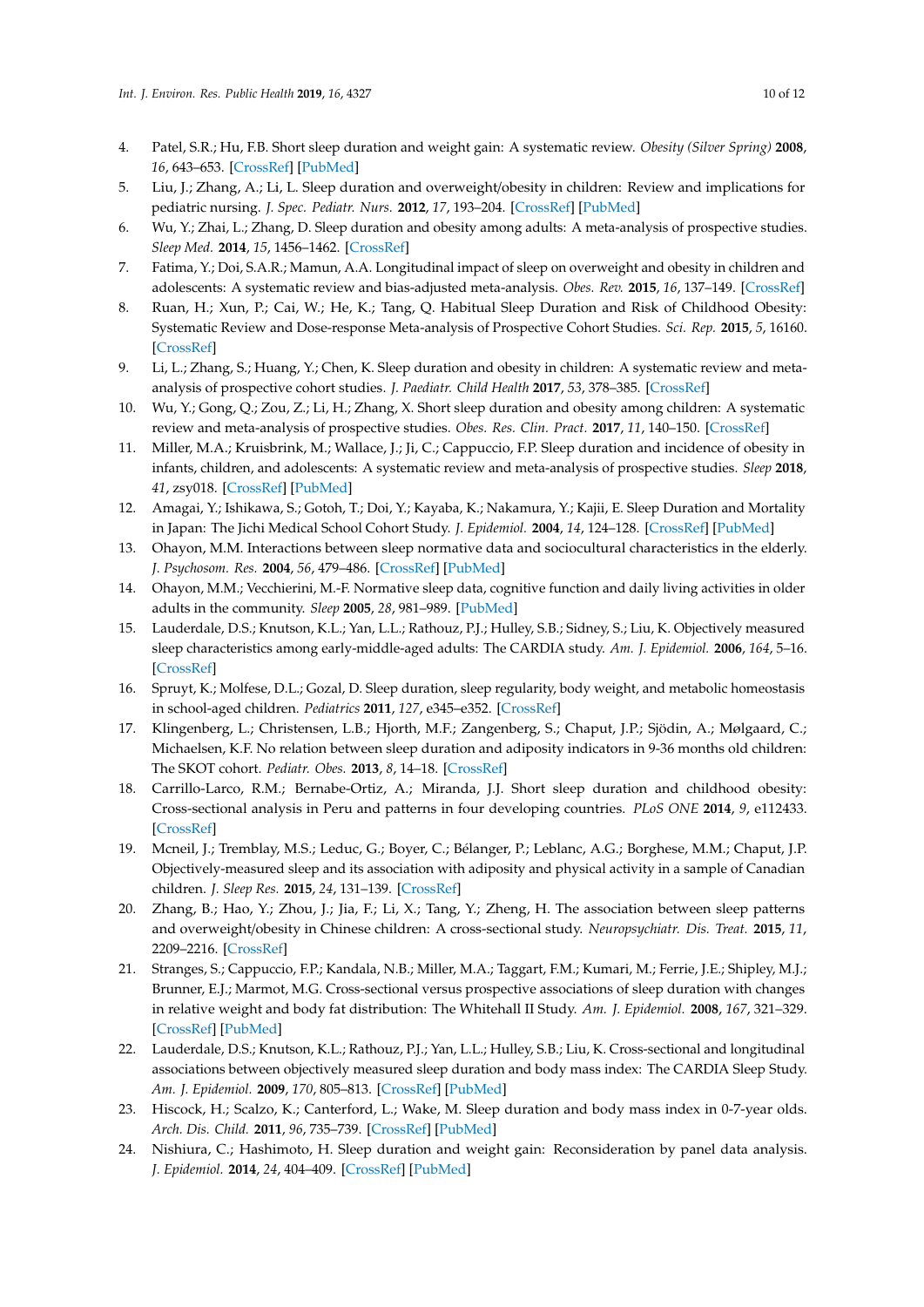- <span id="page-10-0"></span>25. Vgontzas, A.N.; Bixler, E.O.; Basta, M. Obesity and sleep: A bidirectional association? *Sleep* **2010**, *33*, 573–574. [\[CrossRef\]](http://dx.doi.org/10.1093/sleep/33.5.573) [\[PubMed\]](http://www.ncbi.nlm.nih.gov/pubmed/20469796)
- <span id="page-10-1"></span>26. Collings, P.J.; Ball, H.L.; Santorelli, G.; West, J.; Barber, S.E.; McEachan, R.R.; Wright, J. Sleep Duration and Adiposity in Early Childhood: Evidence for Bidirectional Associations from the Born in Bradford Study. *Sleep* **2017**, *40*, zsw054. [\[CrossRef\]](http://dx.doi.org/10.1093/sleep/zsw054) [\[PubMed\]](http://www.ncbi.nlm.nih.gov/pubmed/28364513)
- <span id="page-10-2"></span>27. Fisher, A.; McDonald, L.; van Jaarsveld, C.H.; Llewellyn, C.; Fildes, A.; Schrempft, S.; Wardle, J. Sleep and energy intake in early childhood. *Int. J. Obes.* **2014**, *38*, 926–929. [\[CrossRef\]](http://dx.doi.org/10.1038/ijo.2014.50)
- <span id="page-10-3"></span>28. Wang, L.; Jansen, W.; Boere-Boonekamp, M.M.; Vlasblom, E.; L'Hoir, M.P.; Beltman, M.; van Grieken, A.; Raat, H. Sleep and body mass index in infancy and early childhood (6-36 mo): A longitudinal study. *Pediatr. Obes.* **2019**, *14*, e12506. [\[CrossRef\]](http://dx.doi.org/10.1111/ijpo.12506)
- <span id="page-10-4"></span>29. Carter, P.J.; Taylor, B.J.; Williams, S.M.; Taylor, R.W. Longitudinal analysis of sleep in relation to BMI and body fat in children: The FLAME study. *BMJ* **2011**, *342*, d2712. [\[CrossRef\]](http://dx.doi.org/10.1136/bmj.d2712)
- <span id="page-10-5"></span>30. Garfield, V.; Llewellyn, C.H.; Steptoe, A.; Kumari, M. Investigating the Bidirectional Associations of Adiposity with Sleep Duration in Older Adults: The English Longitudinal Study of Ageing (ELSA). *Sci. Rep.* **2017**, *7*, 40250. [\[CrossRef\]](http://dx.doi.org/10.1038/srep40250)
- <span id="page-10-6"></span>31. Steptoe, A.; Breeze, E.; Banks, J.; Nazroo, J. Cohort profile: The English longitudinal study of ageing. *Int. J. Epidemiol.* **2013**, *42*, 1640–1648. [\[CrossRef\]](http://dx.doi.org/10.1093/ije/dys168) [\[PubMed\]](http://www.ncbi.nlm.nih.gov/pubmed/23143611)
- <span id="page-10-7"></span>32. Koolhaas, C.M.; Koolhaas, C.M.; Kocevska, D.; Te Lindert, B.H.; Erler, N.S.; Franco, O.H.; Luik, A.I.; Tiemeier, H. Objectively measured sleep and body mass index: A prospective bidirectional study in middleaged and older adults. *Sleep Med.* **2019**, *57*, 43–50. [\[CrossRef\]](http://dx.doi.org/10.1016/j.sleep.2019.01.034) [\[PubMed\]](http://www.ncbi.nlm.nih.gov/pubmed/30897455)
- <span id="page-10-8"></span>33. Manni, R.; Terzaghi, M.; Repetto, A. The FLEP scale in diagnosing nocturnal frontal lobe epilepsy, NREM and REM parasomnias: Data from a tertiary sleep and epilepsy unit. *Epilepsia* **2008**, *49*, 1581–1585. [\[CrossRef\]](http://dx.doi.org/10.1111/j.1528-1167.2008.01602.x) [\[PubMed\]](http://www.ncbi.nlm.nih.gov/pubmed/18410366)
- <span id="page-10-9"></span>34. Martin, J.L.; Hakim, A.D. Wrist actigraphy. *Chest* **2011**, *139*, 1514–1527. [\[CrossRef\]](http://dx.doi.org/10.1378/chest.10-1872) [\[PubMed\]](http://www.ncbi.nlm.nih.gov/pubmed/21652563)
- <span id="page-10-10"></span>35. Cappuccio, F.P.; Cooper, D.; Delia, L.; Strazzullo, P.; Miller, M.A. Sleep duration predicts cardiovascular outcomes: A systematic review and meta-analysis of prospective studies. *Eur. Heart J.* **2011**, *32*, 1484–1492. [\[CrossRef\]](http://dx.doi.org/10.1093/eurheartj/ehr007) [\[PubMed\]](http://www.ncbi.nlm.nih.gov/pubmed/21300732)
- <span id="page-10-11"></span>36. Shan, Z.; Ma, H.; Xie, M.; Yan, P.; Guo, Y.; Bao, W.; Rong, Y.; Jackson, C.L.; Hu, F.B.; Liu, L. Sleep duration and risk of type 2 diabetes: A meta-analysis of prospective studies. *Diabetes Care* **2015**, *38*, 529–537. [\[CrossRef\]](http://dx.doi.org/10.2337/dc14-2073)
- <span id="page-10-12"></span>37. Cappuccio, F.P.; D'Elia, L.; Strazzullo, P.; Miller, M.A. Sleep duration and all-cause mortality: A systematic review and meta-analysis of prospective studies. *Sleep* **2010**, *33*, 585–592. [\[CrossRef\]](http://dx.doi.org/10.1093/sleep/33.5.585)
- <span id="page-10-13"></span>38. Vanable, P.A.; Aikens, J.E.; Tadimeti, L.; Caruana-Montaldo, B.; Mendelson, W.B. Sleep latency and duration estimates among sleep disorder patients: Variability as a function of sleep disorder diagnosis, sleep history, and psychological characteristics. *Sleep* **2000**, *23*, 71–79. [\[CrossRef\]](http://dx.doi.org/10.1093/sleep/23.1.1d)
- <span id="page-10-14"></span>39. Lauderdale, D.S.; Knutson, K.L.; Yan, L.L.; Liu, K.; Rathouz, P.J. Self-reported and measured sleep duration: How similar are they? *Epidemiology* **2008**, *19*, 838–845. [\[CrossRef\]](http://dx.doi.org/10.1097/EDE.0b013e318187a7b0)
- <span id="page-10-15"></span>40. Van Den Berg, J.F.; Van Rooij, F.J.; Vos, H.; Tulen, J.H.; Hofman, A.; Miedema, H.M.; Neven, A.K.; Tiemeier, H. Disagreement between subjective and actigraphic measures of sleep duration in a population-based study of elderly persons. *J. Sleep Res.* **2008**, *17*, 295–302. [\[CrossRef\]](http://dx.doi.org/10.1111/j.1365-2869.2008.00638.x)
- <span id="page-10-16"></span>41. Arora, T.; Broglia, E.; Pushpakumar, D.; Lodhi, T.; Taheri, S. An Investigation into the Strength of the Association and Agreement Levels between Subjective and Objective Sleep Duration in Adolescents. *PLoS ONE* **2013**, *8*, e72406. [\[CrossRef\]](http://dx.doi.org/10.1371/journal.pone.0072406) [\[PubMed\]](http://www.ncbi.nlm.nih.gov/pubmed/23951321)
- <span id="page-10-17"></span>42. Ancoli-Israel, S.; Cole, R.; Alessi, C.; Chambers, M.; Moorcroft, W.; Pollak, C.P. The role of actigraphy in the study of sleep and circadian rhythms. *Sleep* **2003**, *26*, 342–392. [\[CrossRef\]](http://dx.doi.org/10.1093/sleep/26.3.342) [\[PubMed\]](http://www.ncbi.nlm.nih.gov/pubmed/12749557)
- <span id="page-10-18"></span>43. Pollak, C.P.; Tryon, W.W.; Nagaraja, H.; Dzwonczyk, R. How accurately does wrist actigraphy identify the states of sleep and wakefulness? *Sleep* **2001**, *24*, 957–965. [\[CrossRef\]](http://dx.doi.org/10.1093/sleep/24.8.957) [\[PubMed\]](http://www.ncbi.nlm.nih.gov/pubmed/11766166)
- <span id="page-10-19"></span>44. Blackwell, T.; Redline, S.; Ancoli-Israel, S.; Schneider, J.L.; Surovec, S.; Johnson, N.L.; Cauley, J.A.; Stone, K.L.; Study of Osteoporotic Fractures Research Group. Comparison of Sleep Parameters from Actigraphy and Polysomnography in Older Women: The SOF Study. *Sleep* **2008**, *31*, 283–291. [\[CrossRef\]](http://dx.doi.org/10.1093/sleep/31.2.283)
- <span id="page-10-20"></span>45. Biddle, D.J.; Robillard, R.; Hermens, D.F.; Hickie, I.B.; Glozier, N. Accuracy of self-reported sleep parameters compared with actigraphy in young people with mental ill-health. *Sleep Health* **2015**, *1*, 214–220. [\[CrossRef\]](http://dx.doi.org/10.1016/j.sleh.2015.07.006)
- <span id="page-10-21"></span>46. Paquet, J.; Kawinska, A.; Carrier, J. Wake detection capacity of actigraphy during sleep. *Sleep* **2007**, *30*, 1362–1369. [\[CrossRef\]](http://dx.doi.org/10.1093/sleep/30.10.1362)